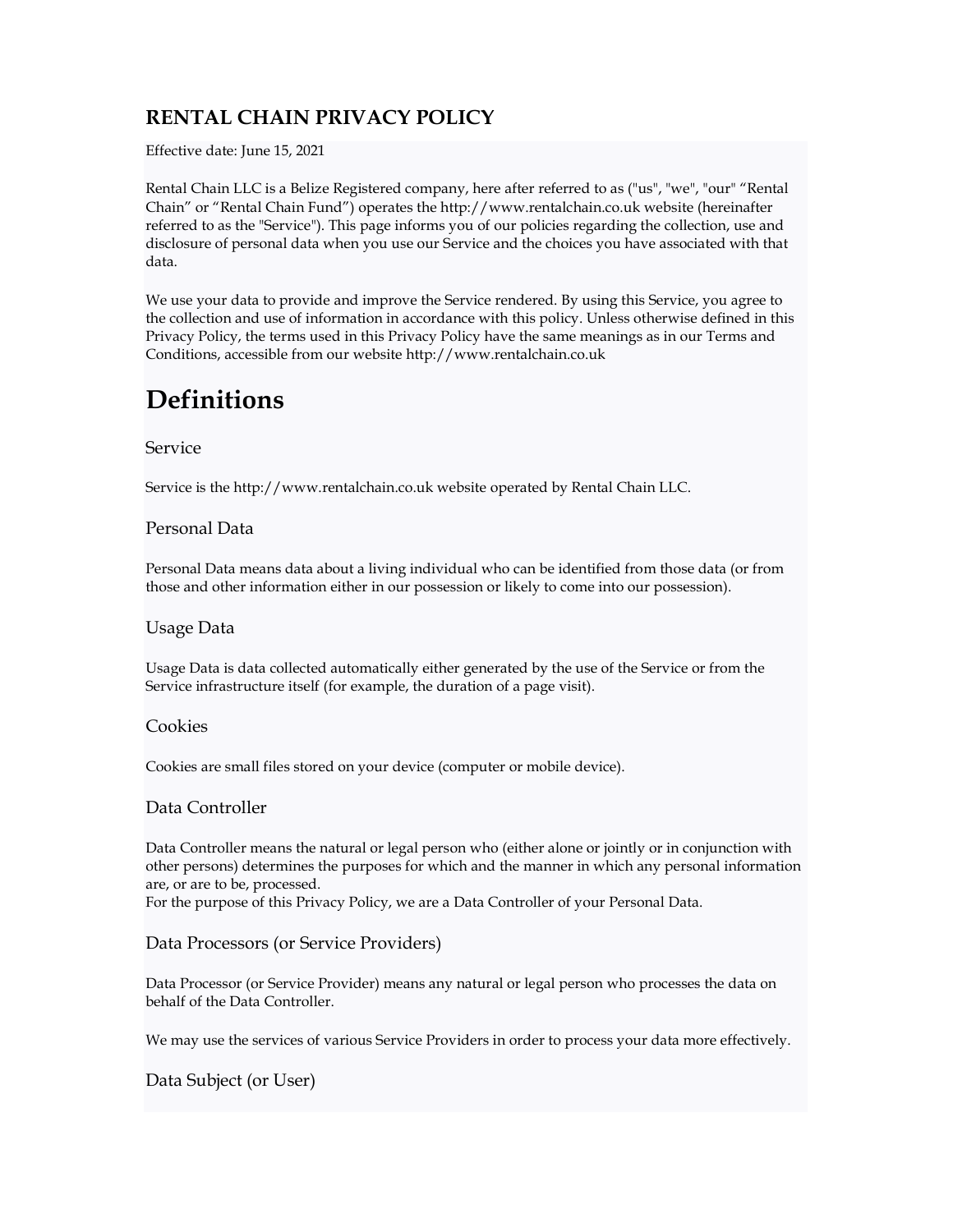Data Subject is any living individual who is using our Service and is the subject of Personal Data.

# Information Collection and Use

We collect several different types of information for various purposes to provide and improve our Service to you.

## Types of Data Collected

#### Personal Data

While using our Service, we may ask you to provide us with certain personally identifiable information that can be used to contact or identify you ("Personal Data"). Personally identifiable information may include, but is not limited to:

- Email address
- First name and last name
- Phone number
- Address, State, Province, ZIP/Postal code, City
- Cookies and Usage Data
- Government approved ID

We may use your Personal Data to contact you with newsletters, marketing or promotional materials and other information that may be of interest to you. You may opt out of receiving any, or all, of these communications from us by following the unsubscribe link or the instructions provided in any email we send.

#### When You Provide Information to Build Your Profile

Once you have created a Rental Chain account, we will ask you to provide additional information about yourself to complete your "Profile". The information we ask for may include your date of birth, place of birth, addresses, nationality, national insurance number (or other government issued identification number), citizenship and residency status, Tax ID, and information about your source of income, investment aims and appetite, occupation, employer and employment position, annual income, investment portfolio, total cash and liquid assets and other details or questions as may be required in the Profile creation and process may be amended by us from time to time.

We will also ask you to provide a copy of an identification document, such as a passport, residency, visa or national identity card, a utility bill and such other documents as may be required by us in order to comply with our regulatory obligations and to verify your identity. Further details about the identification process can be found in the relevant Masternoded Fund terms and conditions. We will use the information you provide in your Profile to:

verify your identity and carry out checks that we are required to conduct by applicable laws

and regulations, including without limitation, "know your customer", anti-money laundering, fraud, sanctions and politically exposed person checks;

- contact you on matters related to your account, including, to request any additional information or documentation;
- provide you with notices related to your account, general updates, market updates and other marketing materials, including, the Services offered by members of the Rental Chain Group.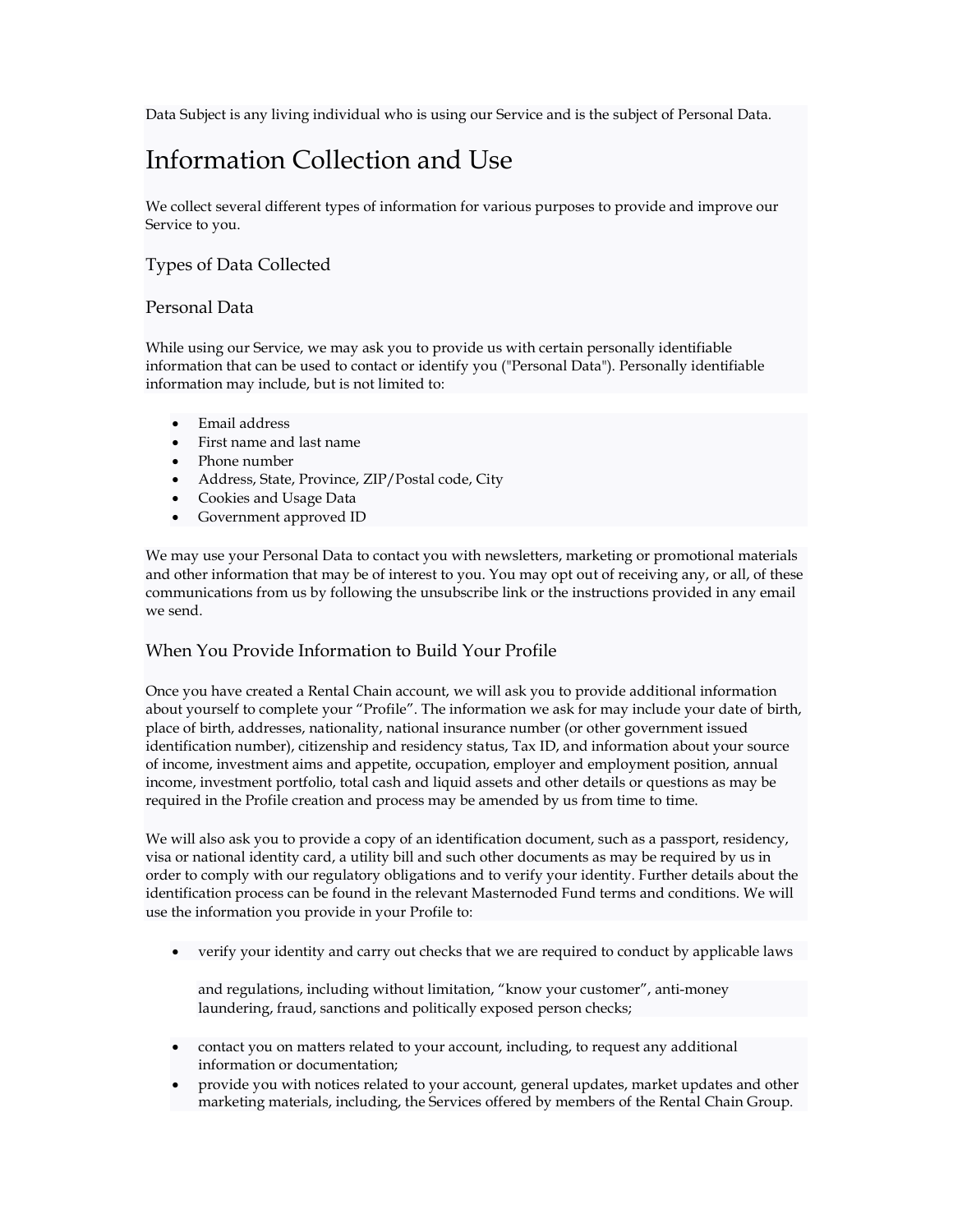- tailor the products and services offered through the Site to you, including without limitation, to perform any suitability or appropriateness assessments for using our services and/or products;
- maintain administrative records relating to our business; and
- set up security measures to secure your account, including without limitation, to carry out two-factor authentication.

You can update your Profile at any time by visiting the "My Account" page in the Settings menu. You further agree to update such information upon Rental Chain's request, if Rental Chain considers the information provided as untrue, incorrect, incomplete and/or inconsistent with other information provided by you at any time. You acknowledge that we may rely upon such information and that you are responsible for any damages or losses which may result from any inaccuracies, including without limitation, the inappropriateness of our Services to your profile.

## Usage Data

We may also collect information on how the Service is accessed and used ("Usage Data"). This Usage Data may include information such as your computer's Internet Protocol address (e.g. IP address), browser type, browser version, the pages of our Service that you visit, the time and date of your visit, the time spent on those pages, unique device identifiers and other diagnostic data.

## Tracking & Cookies Data

We use cookies and similar tracking technologies to track the activity on our Service and we hold certain information.

Cookies are files with a small amount of data which may include an anonymous unique identifier. Cookies are sent to your browser from a website and stored on your device. Other tracking technologies are also used such as beacons, tags and scripts to collect and track information and to improve and analyse our Service. You can instruct your browser to refuse all cookies or to indicate when a cookie is being sent. However, if you do not accept cookies, you may not be able to use some portions of our Service.

#### Examples of Cookies we use:

- Session Cookies. We use Session Cookies to operate our Service.
- Preference Cookies. We use Preference Cookies to remember your preferences and various settings.
- Security Cookies. We use Security Cookies for security purposes.

## Use of Data

Rental Chain LLC uses the collected data for various purposes:

- To provide and maintain our Service
- To notify you about changes to our Service
- To allow you to participate in interactive features of our Service when you choose to do so
- To provide customer support
- To gather analysis or valuable information so that we can improve our Service
- To monitor the usage of our Service
- To detect, prevent and address technical issues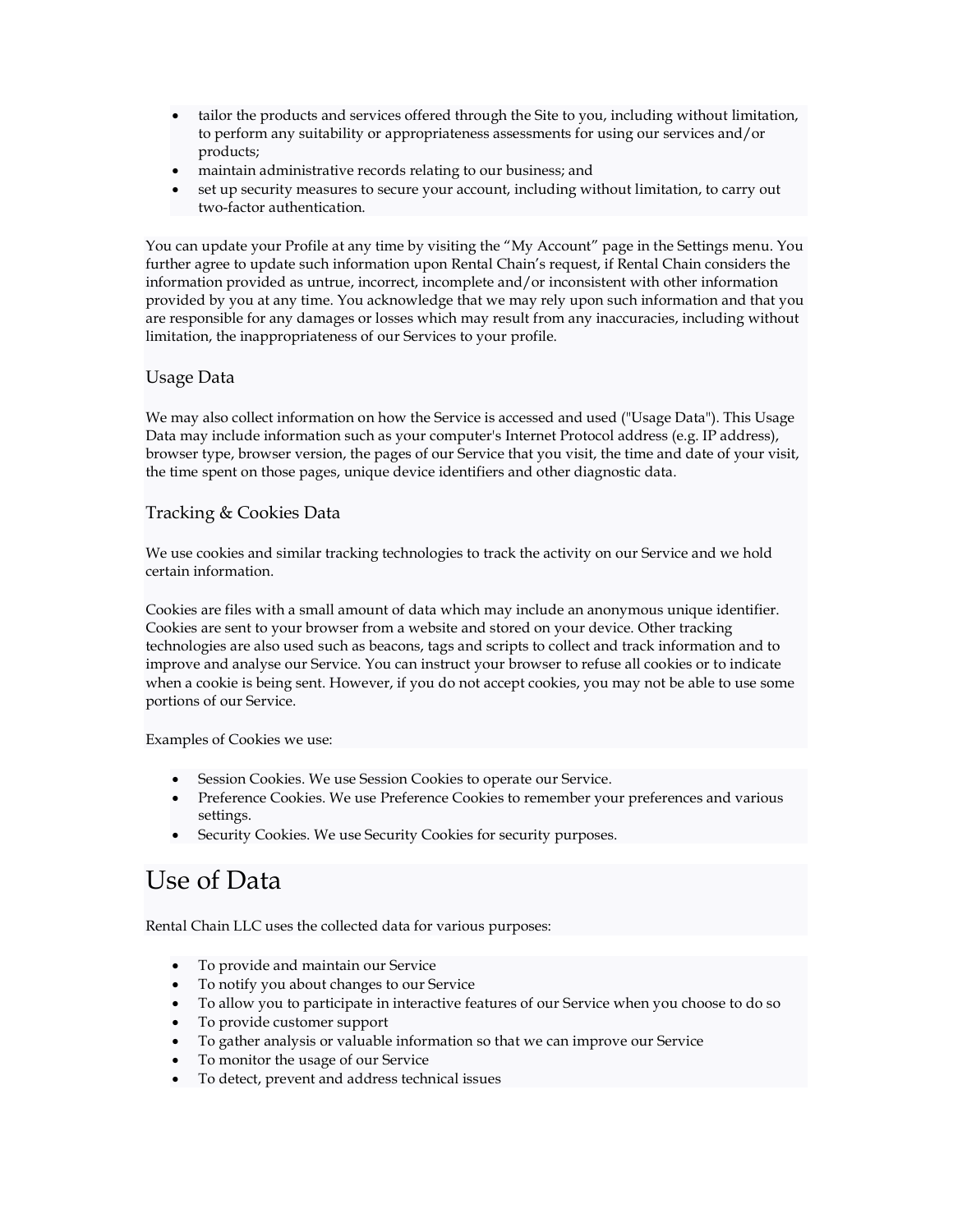To provide you with news, special offers and general information about other goods, services and events which we offer that are similar to those that you have already purchased or enquired about unless you have opted not to receive such information

# Legal Basis for Processing Personal Data under the General Data Protection Regulation (GDPR)

If you are from the European Economic Area (EEA Rental Chain LLC, Belize's legal basis for collecting and using the personal information described in this Privacy Policy depends on the Personal Data we collect and the specific context in which we collect it.

Rental Chain LLC may process your Personal Data because:

- We need to perform a contract with you
- You have given us permission to do so
- The processing is in our legitimate interests and it is not overridden by your rights
- To comply with the law

## Retention of Data

Rental Chain LLC will retain your Personal Data only for as long as is necessary for the purposes set out in this Privacy Policy. We will retain and use your Personal Data to the extent necessary to comply with our legal obligations (for example, if we are required to retain your data to comply with applicable laws), resolve disputes and enforce our legal agreements and policies.

Rental Chain LLC will also retain Usage Data for internal analysis purposes. Usage Data is generally retained for a shorter period of time, except when this data is used to strengthen the security or to improve the functionality of our Service, or we are legally obligated to retain this data for longer periods.

# Transfer of Data

Your information, including Personal Data, may be transferred to — and maintained on — computers located outside of your state, province, country or other governmental jurisdiction where the data protection laws may differ from those of your jurisdiction.

If you are located outside Belize where we are registered and choose to provide information to us, please note that we transfer the data, including Personal Data, to the Belize and process it there.

Your consent to this Privacy Policy followed by your submission of such information represents your agreement to that transfer.

Rental Chain LLC will take all the steps reasonably necessary to ensure that your data is treated securely and in accordance with this Privacy Policy and no transfer of your Personal Data will take place to an organisation or a country unless there are adequate controls in place including the security of your data and other personal information.

# Disclosure of Data

Legal Requirements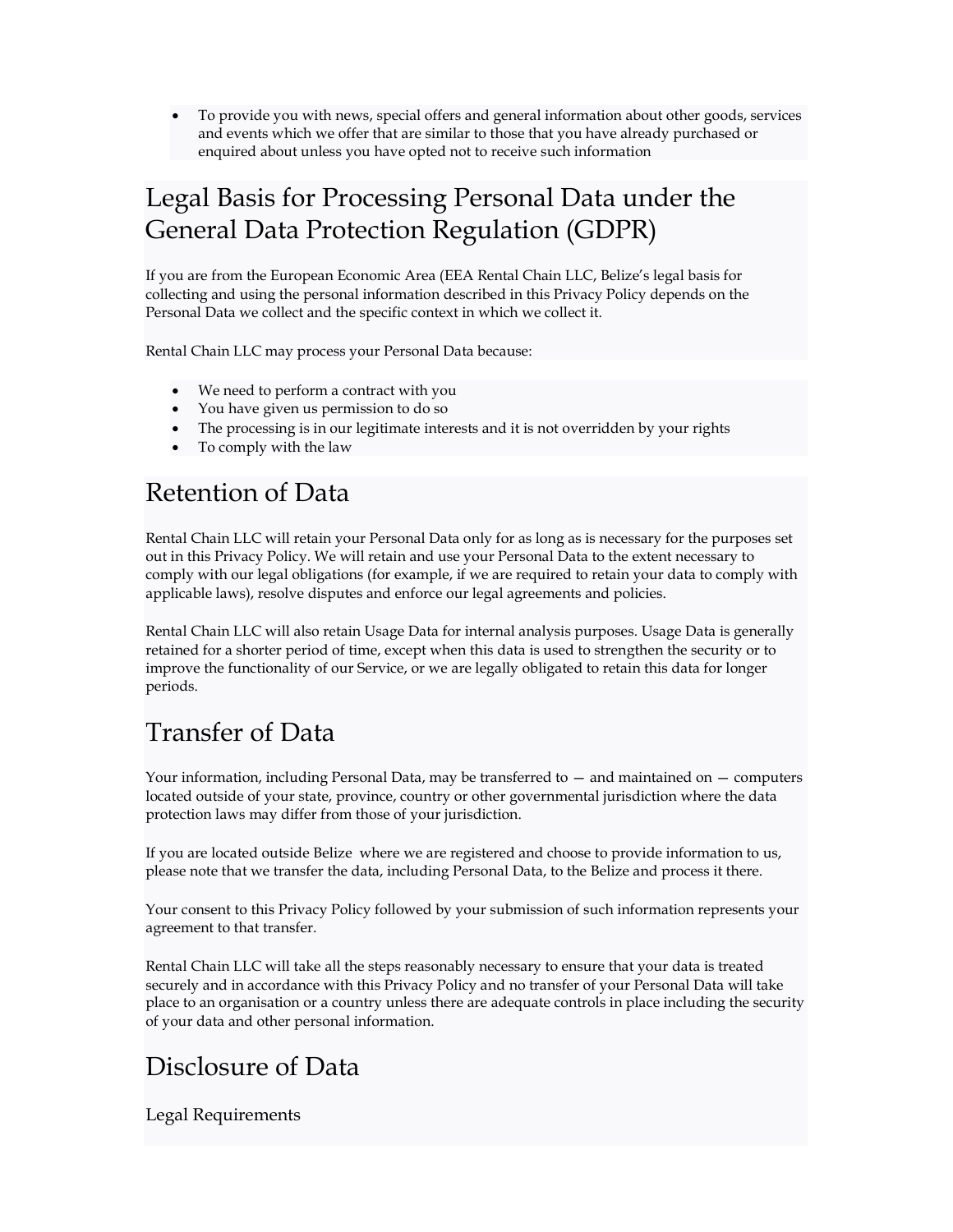Rental Chain LLC may disclose your Personal Data in the good faith belief that such action is necessary to:

- To comply with a legal obligation
- To protect and defend the rights or property of Rental Chain LLC
- To prevent or investigate possible wrongdoing in connection with the Service
- To protect the personal safety of users of the Service or the public
- To protect against legal liability

## Security of Data

The security of your data is important to us but remember that no method of transmission over the Internet or method of electronic storage is 100% secure. While we strive to use commercially acceptable means to protect your Personal Data, we cannot guarantee its absolute security.

# Your Data Protection Rights under the General Data Protection Regulation (GDPR)

If you are a resident of the European Economic Area (EEA), you have certain data protection rights. Rental Chain LLC aims to take reasonable steps to allow you to correct, amend, delete or limit the use of your Personal Data.

If you wish to be informed about what Personal Data we hold about you and if you want it to be removed from our systems, please contact us.

In certain circumstances, you have the following data protection rights:

- The right to access, update or delete the information we have on you. Whenever made possible, you can access, update or request deletion of your Personal Data directly within your account settings section. If you are unable to perform these actions yourself, please contact us to assist you.
- The right of rectification. You have the right to have your information rectified if that information is inaccurate or incomplete.
- The right to object. You have the right to object to our processing of your Personal Data.
- The right of restriction. You have the right to request that we restrict the processing of your personal information.
- The right to data portability. You have the right to be provided with a copy of the information we have on you in a structured, machine-readable and commonly used format.
- The right to withdraw consent. You also have the right to withdraw your consent at any time where Rental Chain LLC relied on your consent to process your personal information.

Please note that we may ask you to verify your identity before responding to such requests.

You have the right to complain to a Data Protection Authority about our collection and use of your Personal Data. For more information, please contact your local data protection authority in the European Economic Area (EEA).

## Service Providers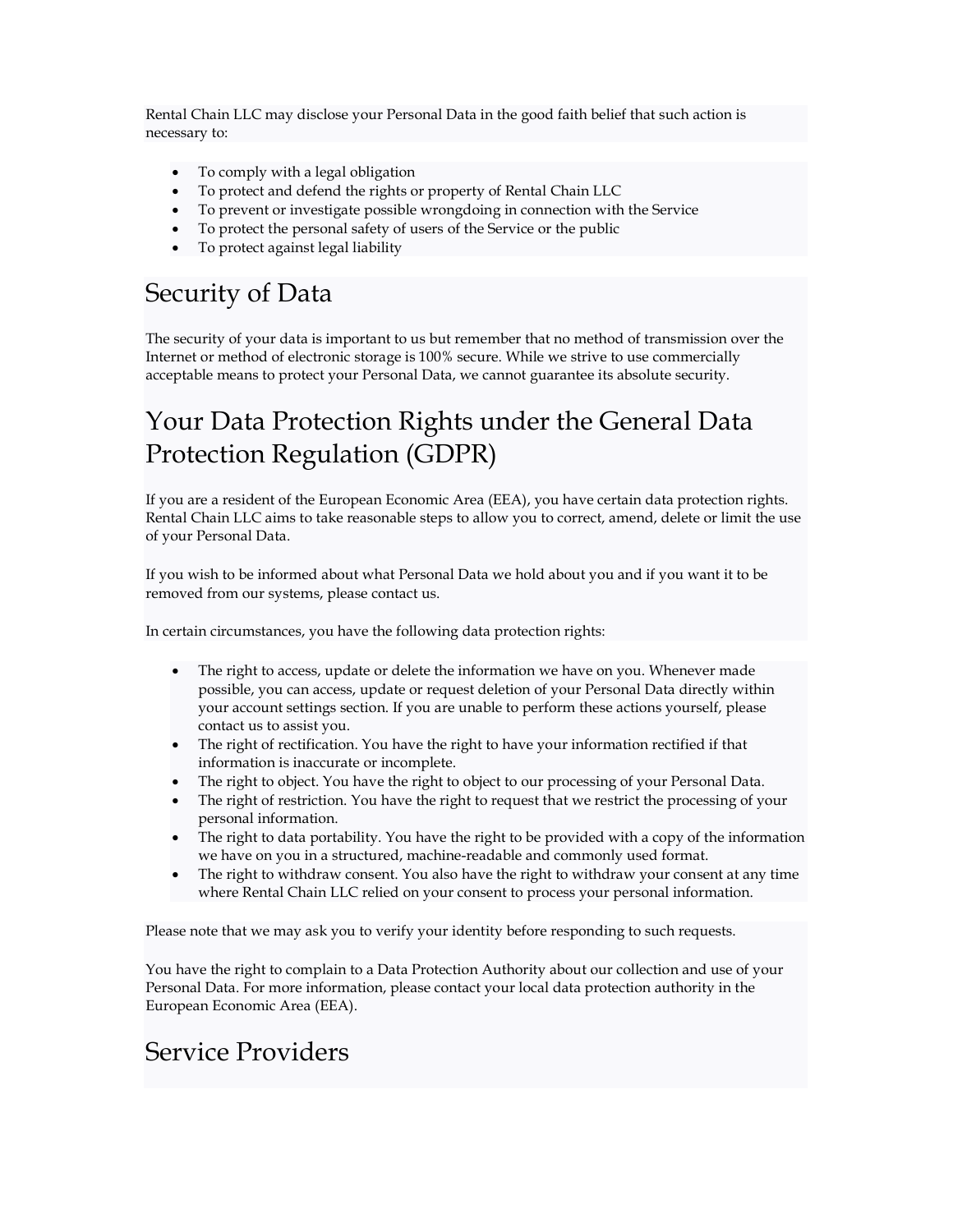We may employ third party companies and individuals to facilitate our Service ("Service Providers"), provide the Service on our behalf, perform Service-related services or assist us in analysing how our Service is used.

These third parties have access to your Personal Data only to perform these tasks on our behalf and are obligated not to disclose or use it for any other purpose.

### Analytics

We may use third-party Service Providers to monitor and analyse the use of our Service.

## Clicky

Clicky is a web analytics service. Read the Privacy Policy for Clicky here: https://clicky.com/terms

### Behavioral Remarketing

Rental Chain LLC uses remarketing services to advertise on third party websites to you after you visited our Service. We and our third-party vendors use cookies to inform, optimise and serve ads based on your past visits to our Service.

## Facebook

Facebook remarketing service is provided by Facebook Inc.

You can learn more about interest-based advertising from Facebook by visiting this page: https://www.facebook.com/help/164968693837950

To opt-out from Facebook's interest-based ads, follow these instructions from Facebook: https://www.facebook.com/help/568137493302217

Facebook adheres to the Self-Regulatory Principles for Online Behavioural Advertising established by the Digital Advertising Alliance. You can also opt-out from Facebook and other participating companies through the Digital Advertising Alliance in the USA http://www.aboutads.info/choices/, the Digital Advertising Alliance of Canada in Canada http://youradchoices.ca/ or the European Interactive Digital Advertising Alliance in Europe http://www.youronlinechoices.eu/, or opt- out using your mobile device settings.

For more information on the privacy practices of Facebook, please visit Facebook's Data Policy: https://www.facebook.com/privacy/explanation

# Links to Other Sites

Our Service may contain links to other sites that are not operated by us. If you click a third party link, you will be directed to that third party's site. We strongly advise you to review the Privacy Policy of every site you visit.

We have no control over and assume no responsibility for the content, privacy policies or practices of any third party sites or services.

# Children's Privacy